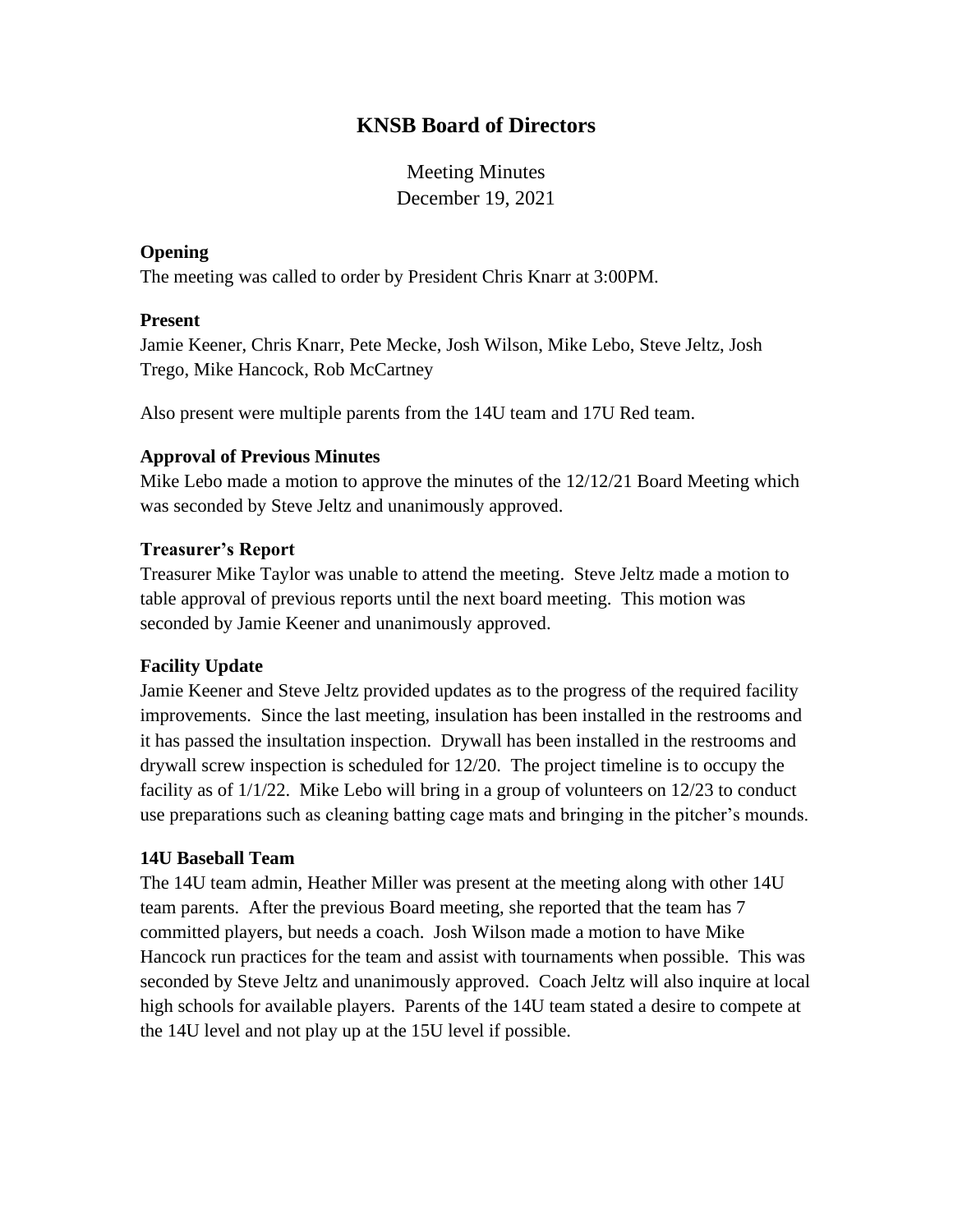#### **17U Red 2023/2024 Baseball Team**

Coaches Baker and Sutch as well as parents of the team were present to express concerns regarding the 2021 facility fees. The concern is that Keystone Nationals members paid \$500 for January-December 2021, but did not have the facility available after April 2021. Additional concerns were that although the Board amended the 2022 rate, that it did not amount to any type of discount. There was much discussion of potential solutions and ultimately a motion was made by Josh Trego for the Board to review the financial feasibility of all potential solutions and take action accordingly. The motion was seconded by Steve Jeltz and unanimously approved.

# **Equipment**

The Board engaged in discussion of what equipment is needed for the facility to be ready for use. Baseballs, softballs, and tees are needed for opening. Ultimately, the plan is to switch to lighter, more maneuverable L-screens and to obtain a L-screen specifically for softball.

### **Fundraising**

Josh Trego reported that the organization received a \$500 donation from Member's First. Josh wrote a grant proposal for the GB Stuart Foundation which was declined this year, but we were encouraged to apply again in the future. All were reminded to please send any contacts to Josh in order to solicit donations. Mike Hancock indicated he has contact with a professional grant writer and he will inquire if they would be willing to partner with KNSB.

#### **Strategic Plan**

Chris Knarr reported that he has been working with Robyn Euker to make updates to the strategic plan based on feedback he received from coaches as a result of his outreach efforts.

# **Open Discussion**

Josh Wilson reported that he has been in touch with LK Thompson regarding hitting instruction for Nationals members. LK is a former National who played Division I baseball at West Virginia and currently coaches at Dickinson College. A motion was made by Mike Lebo and seconded by Jamie Keener to have Josh Wilson open discussion with LK about an official partnership with Keystone Nationals. The motion was unanimously approved.